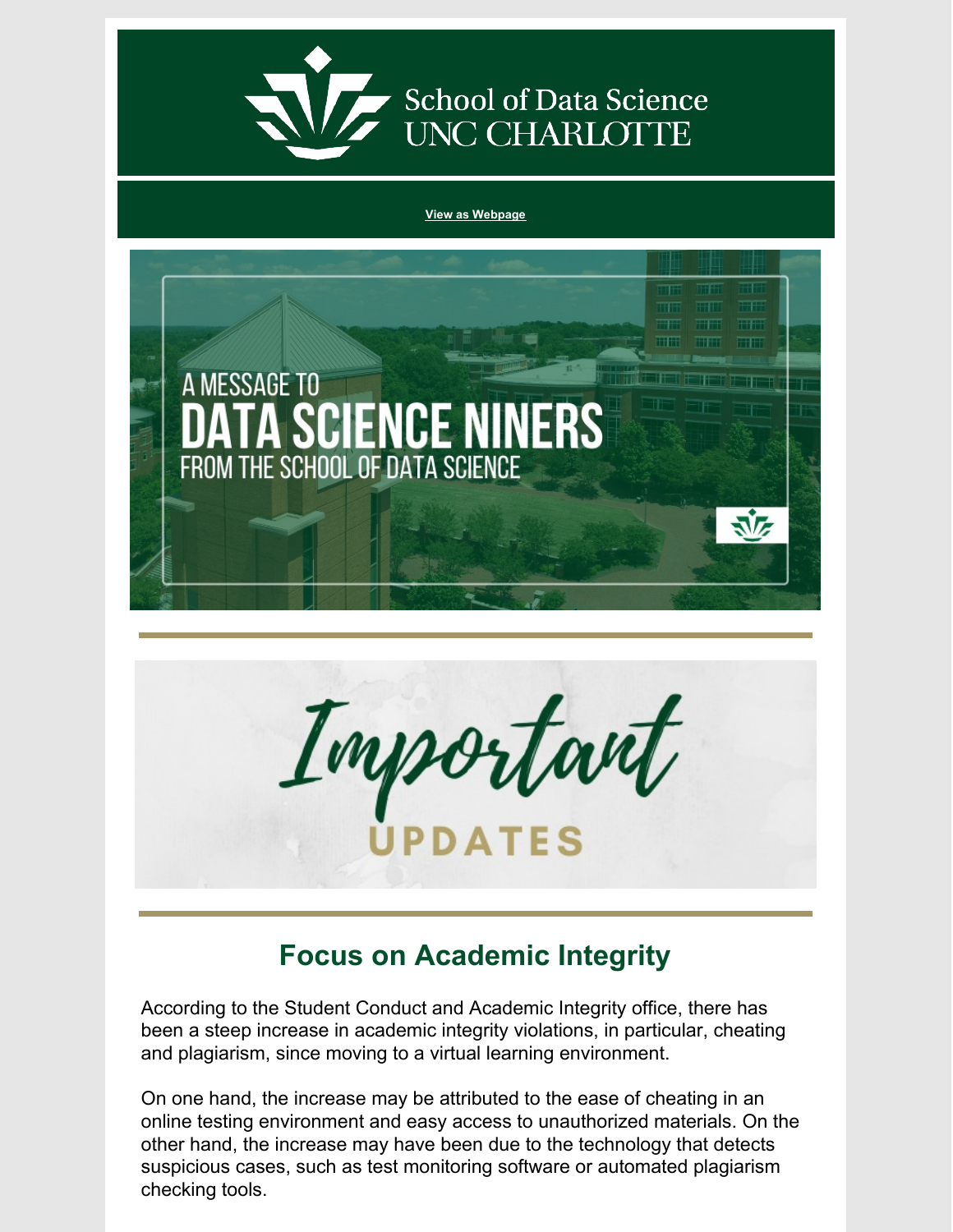But, it could be partly true that students' unawareness of the code of student conduct played a role. Hence, you are encouraged to check out the university policies and procedures available at <https://scai.uncc.edu/academic-integrity> in order to avoid unintended violations and consequences.

It is also important to note that increased stress during the pandemic may have been a contributing factor. The university has great support services, such as free counseling, and you can find more information about these services at (click on resources):

- Center for Counseling and [Psychology](https://caps.uncc.edu/) Services
- Writing [Resources](https://writing.uncc.edu/writing-resources-center) Center
- **University Center for Academic [Excellence](https://ucae.uncc.edu/academic-support-services) (Undergraduate resource)**

# **Question Regarding Your Fall Tuition Bill?**

As many of you know, graduate students enrolled in the DSBA and HIA programs are charged a special [School-Based](https://dsba.uncc.edu/current-students/tuition-increment) Tuition Increment (SBTI). This is an additional per-term assessment based on the number of enrolled credit hours each semester. In the past, **Early Entry [students](https://gradadmissions.uncc.edu/admissions/early-entry)** had this fee automatically waived while they were classified as undergraduates. Students who were dually enrolled in the Certificate and MS program were only charged the SBTI once. Over the summer there was a change in how these fees are coded. As a result, it appears that some students may have a double charge for increments if they are enrolled in more than one academic program. You should only have one charge for the tuition increment. We requested the first round of waivers in late July. *PLEASE CHECK YOUR BILL FOR ERRORS.* If you feel that there is an error, please contact Student [Accounts](https://ninercentral.uncc.edu/billing-payments-refunds/billing-information) first to confirm the error. Once confirmed, you can contact the Director, Josh [Hertel](mailto:jhertel@uncc.edu) to request a new waiver.

Graduate students enrolled in**dual-degree programs are initially billed tuition increments for both programs**. However, SDS and our partner programs have agreed to waive one of the increments per term. Students are responsible for contacting the appropriate program to request a waiver for one of the tuition increments each semester, ideally at the time of registration. After we forward the waiver request to student accounts, the charges for both increments will remain on the student's account until the add/drop deadline has passed, but the student's registration will not be dropped for nonpayment of the waived amount.

### **Fall 2021 Internships: DSBA and HIA Students**

If you are still *actively seeking a fall 2021 internship* please fill out the internship form and upload a current resume **[HERE](https://docs.google.com/forms/d/e/1FAIpQLSeaoCKtWQO4vtMJl0jDyXYFaaDwHPd3DoPribamEBrjB1POww/viewform?usp=sf_link)**. We will share your information with potential employers as they contact us.

You will need authorization to register for the internship courses (HCIP 6400 or DSBA 6400). We cannot issue authorizations until your project proposal is reviewed and approved by the faculty. Ideally, proposals for fall internships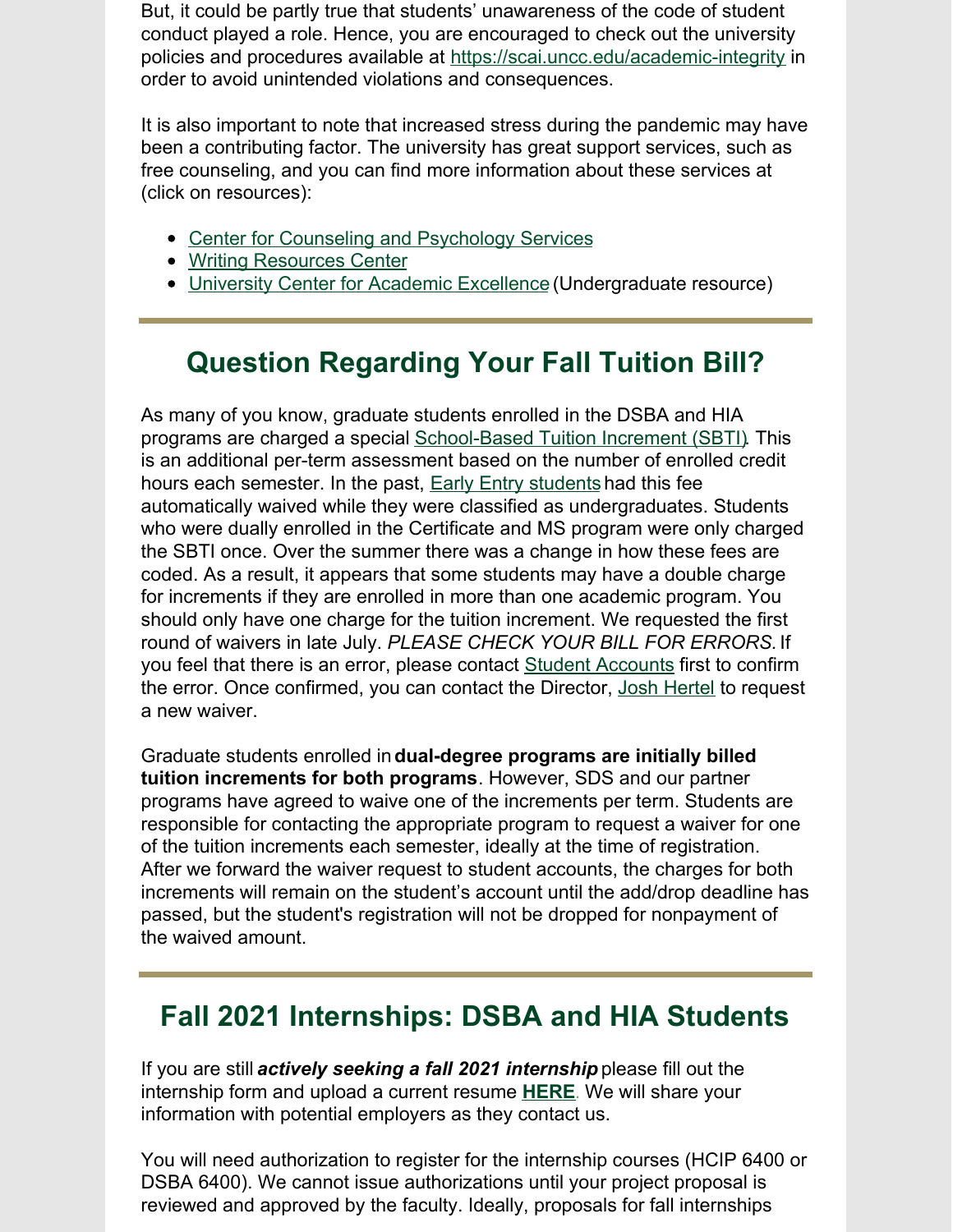should be submitted by Monday, August 9th, two weeks prior to the start of classes. The final deadline to register for the fall internship course is drop/add- Monday, August 30th.

Requirements for the internship can be found on their respective websites under the *Curriculum* tabs:

### **Data Science and Business Analytics [Internship](https://dsba.uncc.edu/curriculum/internship)**

### **Health [Informatics](https://hia.uncc.edu/curriculum/internship-course-information) and Analytics Internship**



# **Welcome New and Returning Students**

Welcome one and all. We have a lot of special events scheduled across the campus for our new and returning, graduate and undergraduate students.

### **Graduate School Virtual Orientation Thursday, August 19, 2021 | 4:00 PM**

All new students are encouraged to register and attend the UNCC Graduate School Virtual Orientation.

Attend to hear a welcome message from the Graduate School Dean and Associate Dean, learn more about services offered by the Center for Graduate Life, and join a Q&A with a panel of continuing graduate students. Please click [HERE](https://gradlife.uncc.edu/graduate-community/orientation) to be directed to the information and registration page.

### **School of Data Science (SDS) Virtual Orientation & Town Hall Friday August 20, 2021 | 4:00pm – 5:30pm**

The School of Data Science invites all new and continuing DSBA and HIA students (Masters, Certificate, and Distance Education) to this virtual session. During this session, students will learn about how to prepare for the first semester, class expectations and other aspects of each program along with a Q & A session with the school's faculty and staff. You will learn more about the in-person social and professional networking events planned for the Fall semester.

Save the date and stay tuned for Zoom link information.

Registration link: [https://www.eventbrite.com/e/fall-2021-virtual-orientation](https://www.eventbrite.com/e/fall-2021-virtual-orientation-town-hall-tickets-156948239409)town-hall-tickets-156948239409

### **New Student Convocation**

### **Sunday, August 22, 2021 | 6:00pm – 7:00pm**

We are excited to bring back the annual in-person tradition of New Student Convocation. All students from the class of 2024 [\(sophomores\),](https://studentconvocation.uncc.edu/) our incoming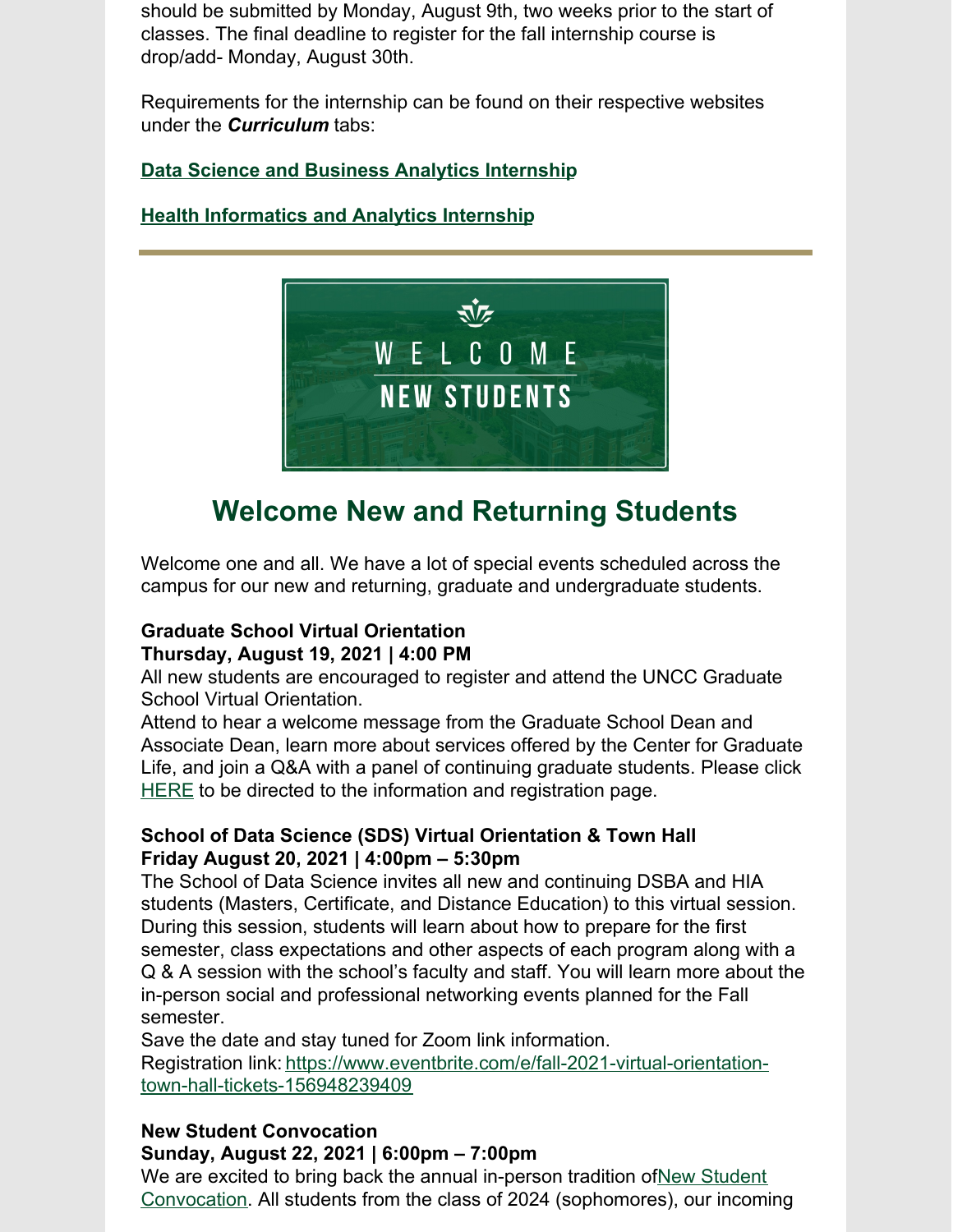class of 2025 (freshman), and new transfer students are invited. New Student Convocation is a day dedicated to welcome and introduce new undergraduate students to UNC Charlotte and learn what it means to be a 49er. The event presents the traditions of the institution, the Noble Niner Honor Code, a faculty keynote address, and a performance by the Pride of Niner Nation Marching Band.

### **Goldrush Event: School of Data Science Monday, August 23, 2021 | 4:00pm - 5:00 pm**

The School of Data Science is holding a Data Science Meet and Greet as part of the Goldrush events welcoming new undergraduate and graduate students. The event will be held in the Bioinformatics second floor lobby. The event is a casual affair for students to grab a slice of pizza and some SDS swag and create recognition for the program.

# **Fall Course Registration for Fall 2021**

*If you have not already registered, classes are filling up for the fall semester. Please reach out to your advisor ASAP to set up an appointment.*

*HIA and DSBA Graduate Students-*Set up an advising session with either Brenda [Bradrick](mailto:bbradric@uncc.edu) or Josh [Hertel](mailto:jhertel@uncc.edu).

*Data Science Undergraduate Students-* Please set up a session with your advisor: Dr. Angela [Berardinelli](mailto:aberardinelli@uncc.edu), John [Tobias](mailto:jtobias@uncc.edu), or Dr. Doug [Hague](mailto:dhague@uncc.edu)

# **Fall Electives and Special Topics Courses-Graduate Level**

We have several electives and two special topics courses offered this fall including:

### **DSBA 6520: Network Science - Dr. Siddharth Krishnan - Fall 2021** *DSBA Data Science Elective*

Graphs or networks are ubiquitous structures that appear in a multitude of complex systems like social networks, biological networks, knowledge graphs, world-wide-web, transportation networks, and many more. Real-world networks are massive and unstructured, apart from dynamic and multi-modal. Many existing domains can benefit from data analysis modeled as network-driven problems that provide many computational and algorithmic challenges. This course covers recent advances in the structure and analysis of large networks, and machine learning models and algorithms that abstract their basic properties. Network Science can forecast growth trajectories and develop predictive and descriptive applications. The course will explore how to practically analyze large-scale network data and how to reason about it through models for network structure and evolution using techniques from data mining and machine learning. The course will also feature several guest lectures from thought-leaders at LinkedIn, Pinterest, and Twitter, They will discuss possible internship opportunities for students adept in network science. *Open to HIA and DSBA students*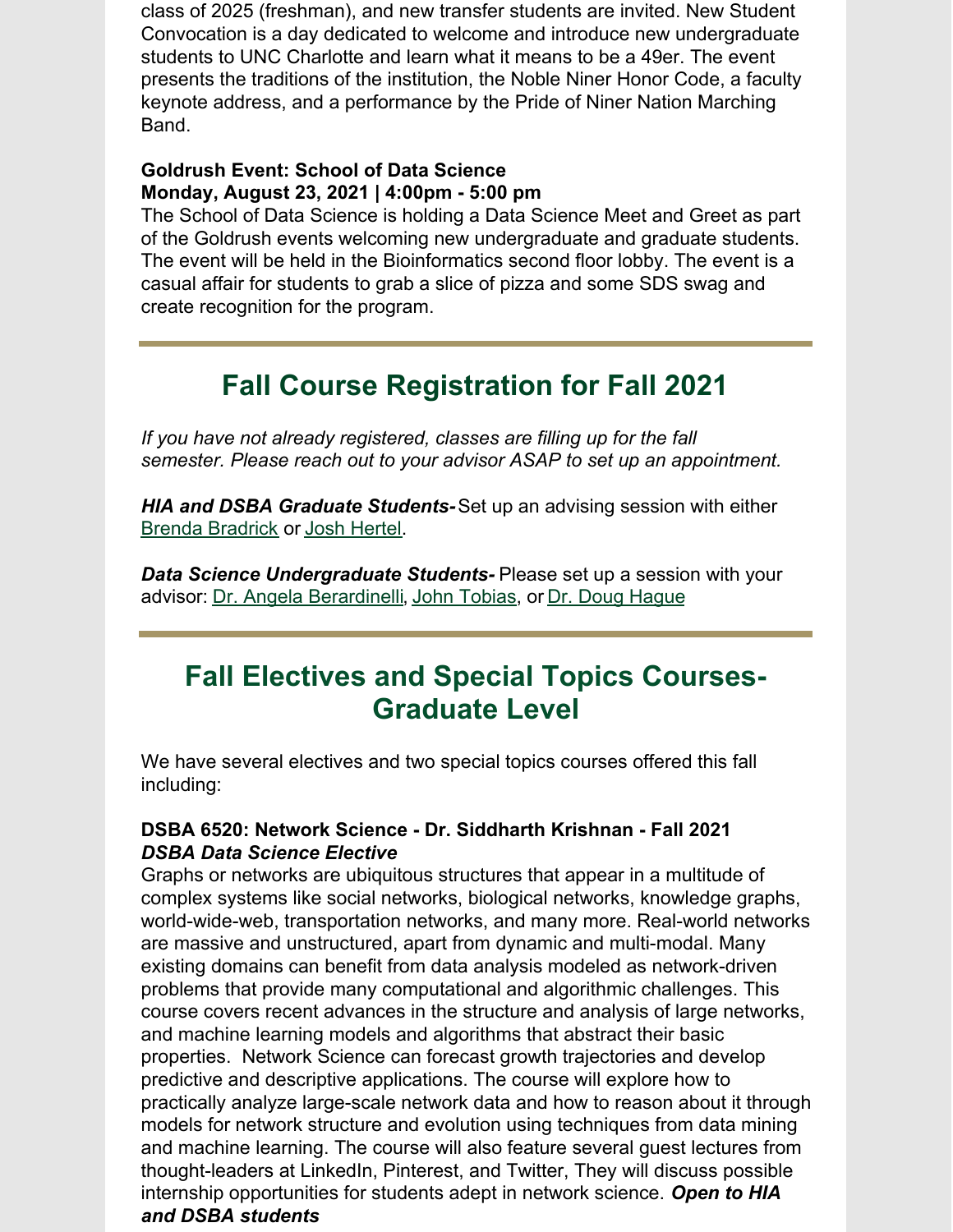### **HCIP 6392 Health Data Integration - Dr. Yaorong Ge - Fall 2021**

Provides a systematic understanding and experience of foundational concepts and techniques for data integration in healthcare. Topics include: heterogeneous data sources in healthcare, health data interoperability, health communications standards, health data standards, health data integration architecture, and health data integration models and techniques, including data preparation, health data integration tools, and health information exchange. *Open to HIA and DSBA students*

### **HCIP 6396 Business Intelligence in Healthcare - Dr. George Shaw - Fall 2021**

Business Intelligence is a collection of computer-based techniques used to extract, identify and analyze data. Analytics is key in the transformation of the healthcare industry. Healthcare business intelligence can provide organizations with the ability to improve quality of care, increase financial efficiency and operational effectiveness, conduct innovative research, and satisfy regulatory requirements. Business Intelligence provides better access to information. It provides current and predictive views across the enterprise. Common functions of BI are reporting, data mining, analytical processing, knowledge management, and data visualization. Topics include: elements of business intelligence, business analytics, data visualization, data mining, data warehousing, and business performance management. *Open to HIA and DSBA students*

### **DSBA 6010 Special Topics in DSBA: Data Privacy - Dr. Liyue Fan - Fall 2021**

### *DSBA Data Science Elective*

Today's personal data is aggregated at large scales, increasing the risk of privacy violations or breaches in critical sectors (e.g., health care, automation, and finance). Current laws such as HIPAA and GDPR protect personal data in the United States and around the world. The course will cover privacyenhancing technologies from data de-identification to state-of-the-art differential privacy research (e.g., deployed at Apple and the Census Bureau). We will also include broader discussions around topics such as data governance, ethics, and algorithm fairness. The material will touch on issues and methodologies from data mining/machine learning, databases, cryptography, distributed systems, law, policy, medical informatics, and statistics. *Open to HIA and DSBA students*

#### **DSBA 6010 Special Topics in DSBA: Text Mining and Information Retrieval - Dr. Sunshine Niu - Fall 2021** *DSBA Data Science Elective*

This course covers general computational techniques for analyzing large amounts of text data as well as basic techniques for information retrieval. By introducing text mining (TM) and information retrieval (IR) in a unified framework, this course emphasizes the importance of integration of IR and TM needed to build the two major types of text information systems, i.e., search engines (such as Google, MS Bing, etc) and text analytics systems, for text information access and text analysis. This course intends to provide a systematic introduction to many of these approaches, such as word association mining, text classification, text summarization, probabilistic topic modeling, and opinion mining. Students are expected to have basic knowledge about computer science, particularly some programming languages, and be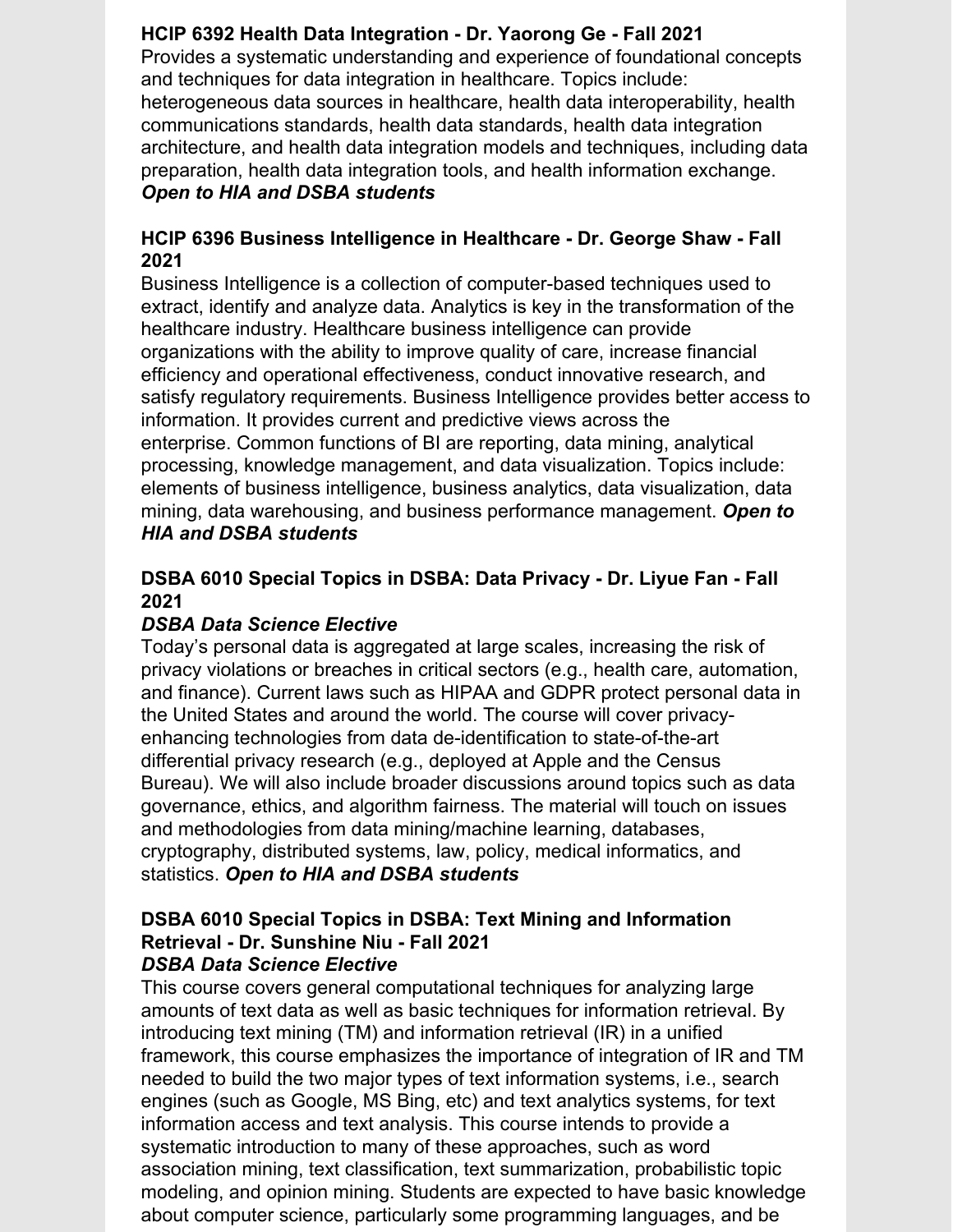comfortable with some basic concepts in probability and statistics such as conditional probability and parameter estimation. *Open to HIA and DSBA students*

# **Fall 2021 Graduation Application Deadline: HIA and DSBA**

### REQUIREMENTS TO BE ELIGIBLE TO GRADUATE

The deadline to apply for summer graduation has passed. All students (Master's or Certificate) who plan to graduate this fall must apply for graduation by no later than **Wednesday, September 22, 2021**. To be eligible to apply for graduation students:

- 1. Must be enrolled during the Fall 2021 term.
- 2. Complete the online graduation application by the deadline (Wednesday, September 22, 2021).
- 3. Be on track to complete all the course requirements for your academic program by the end of the Fall 2021 term.

More information on the DSBA process can be found HERE. More information on the HIA process can be found HERE.

# **Career Center Offers Free Professional Headshots for Faculty and Students**



Give your professional image a boost on LinkedIn with a headshot. Having a professional headshot gives strength to your personal brand. There's no charge for the headshot program, and it is open to all current UNC Charlotte students, faculty/staff, and alumni.

**[Learn](https://career.uncc.edu/professional-headshots) More Here**

# **SDS Bootcamps- Relaunching for Fall 2021**



All three of the current SDS boot camps (Python, Statistics, and Introduction to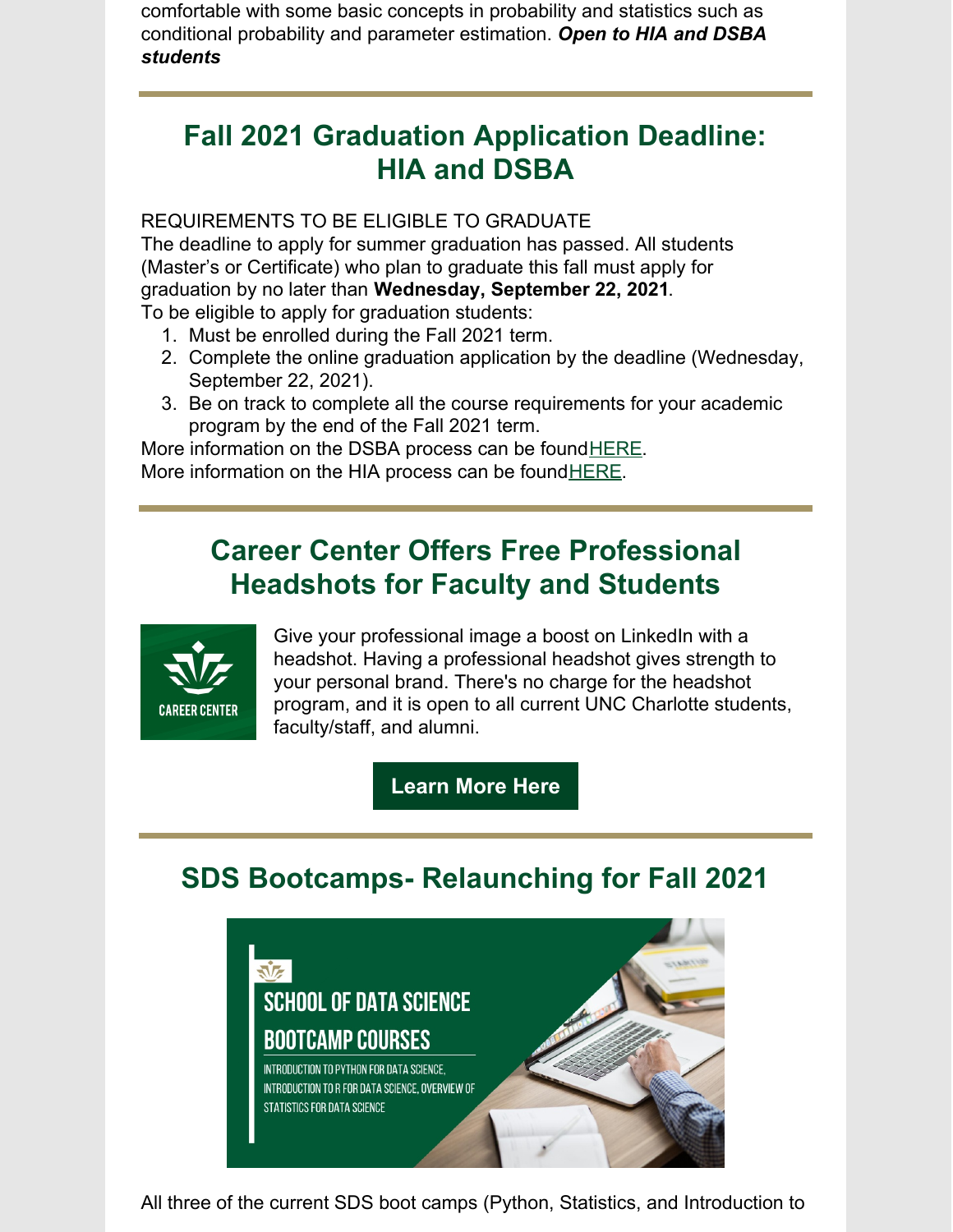R) were reviewed this spring. Registration for the Fall Semester SDS Boot Camps will open for students on Monday, August 2nd. These training modules are open to all students actively enrolled in the DSBA or HIA programs. These online courses were created as a free resource for students. They are intended to be utilized as introductory or foundational review tools. Please share this with your students. More information about the courses can be found here:

**SDS [Bootcamps](https://dsba.uncc.edu/current-students/sds-bootcamp-courses)**

*Students currently enrolled in the summer 2021 sections must complete the bootcamp by Tuesday, August 17th, 2021.*

# **Burtch Works Jobs Report**



Burtch Works is an Executive recruiting firm that produces regular research and insights on trends in the data science marketplace. They specialize in marketing research,

marketing science, credit and

risk analytics, data science, and direct and digital marketing for a wide range of businesses and industries.

Check out their latest reports on Data Science & Analytics Salaries, Hiring Research, & Market Trends.

**Webinar recording:** <https://youtu.be/PDXizL0Grck>

**Full report and slide deck:** <http://www.burtchworks.com/study>

Looking for more info on current trends? Check out the additional links below:

- 1. Growing salary, education, and industry trends we're highlighting this year: [https://www.burtchworks.com/2021/06/21/new-report-5-growing-data-science](https://www.burtchworks.com/2021/06/21/new-report-5-growing-data-science-analytics-trends/)analytics-trends/
- 2. Our latest hiring survey results for data science & analytics teams in Q3/Q4: [https://www.burtchworks.com/2021/06/15/survey-results-2021-data-science](https://www.burtchworks.com/2021/06/15/survey-results-2021-data-science-analytics-data-engineering-hiring-in-q3-q4/)analytics-data-engineering-hiring-in-q3-q4/
- 3. Key data scientist skills for positions we're hiring for in 2021: <https://www.burtchworks.com/2021/06/08/12-key-data-scientist-skills-in-2021/>

**SDS Student Organization Upcoming Events**

# **Save the Date**

**Saturday, November 6, 2021 The First Annual SDS Football Tailgate Party**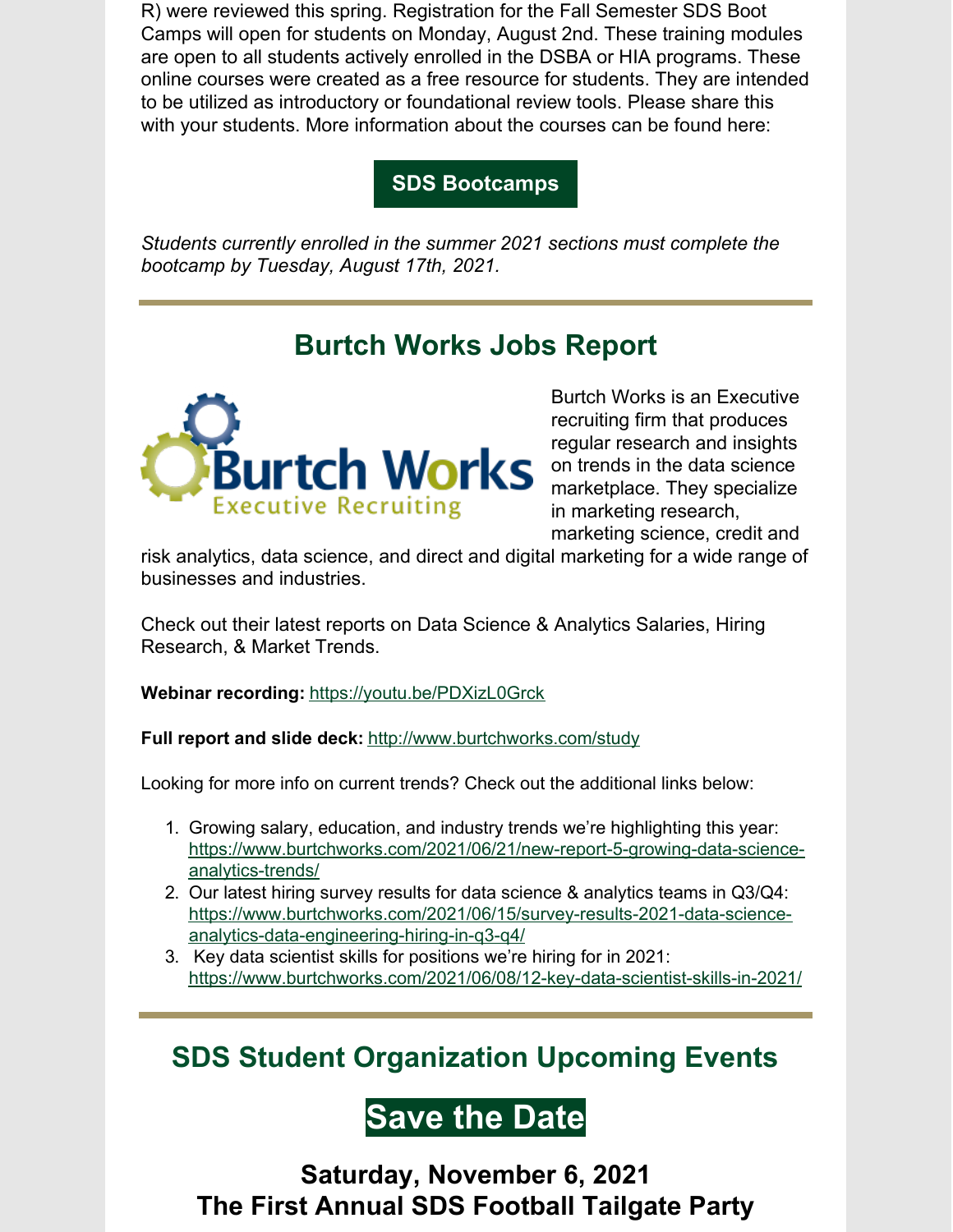Graduate, Undergraduate Students, and Alumni along with Faculty and Staff are invited to this outdoor event. MORE DETAILS TO COME

### **Are you interested in becoming a mentor to another graduate student?**

The SDS Student Organization is looking for graduate students to become mentor-buddies for incoming students.

Please let us know if you are interested in becoming a mentor by clicking on the [Mentor-Mentee](https://docs.google.com/forms/d/e/1FAIpQLSfKsKBKAXlm0u3A7hiaJvfh6u-yfeGh6JHaEv-rwzQUqI2RiA/viewform?usp=sf_link) Initiative



This summer student's in John Tobias' Sports Analytics course partner with several local teams and ESPN gaining valuable "on-the-field" experience. You can watch the students as they work with the Carolina [Panthers](https://www.youtube.com/watch?v=GyZfJJe869o&t=2s) and [ESPN](https://www.youtube.com/watch?v=_9JMDyGB_o0).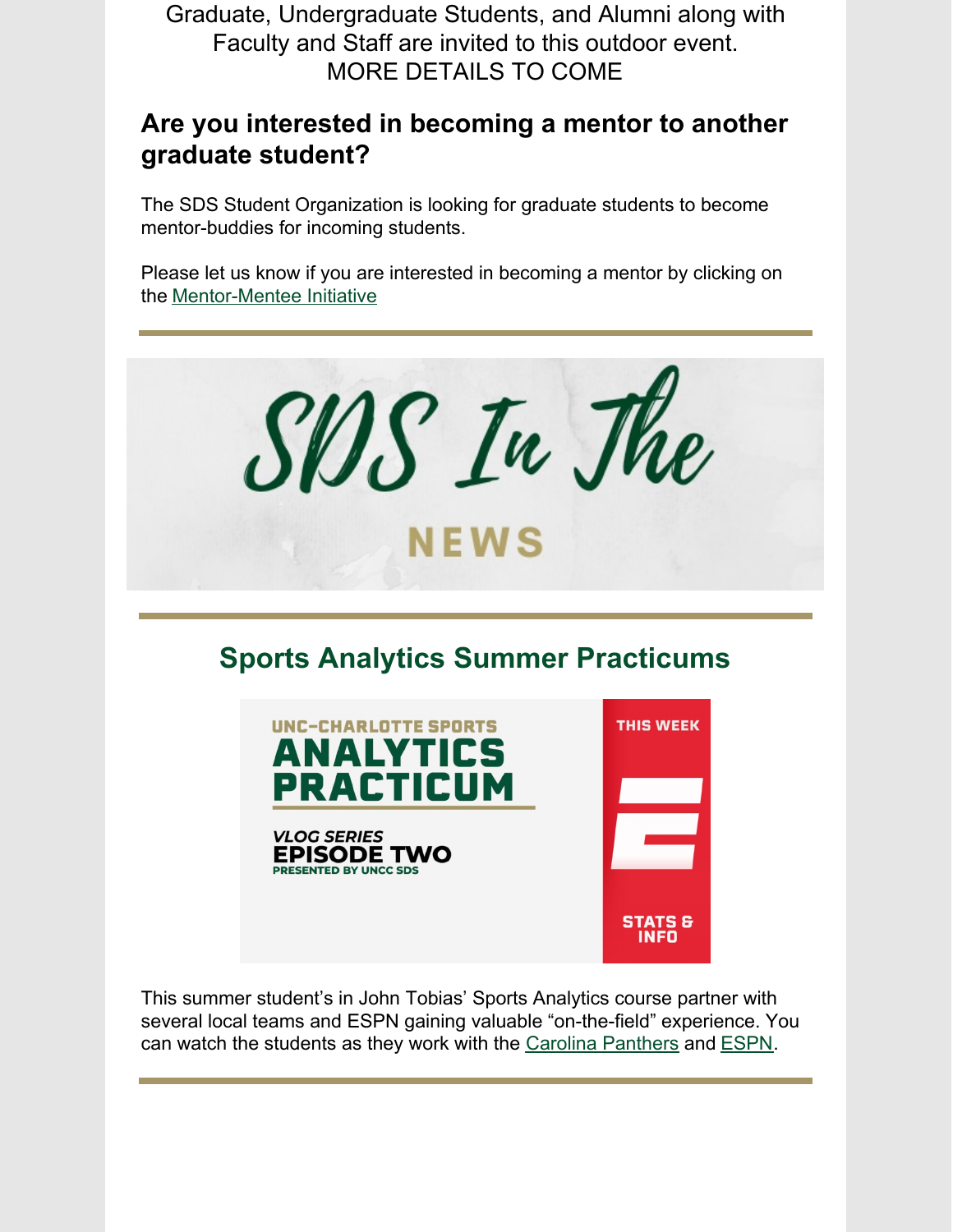Mark Your CALENDAR

# **On-Campus Job Fair**

The University Career Center will host a Virtual On-Campus Job Fair for student employment jobs on *Tuesday, August 3rd.* The virtual job fair is an opportunity for students to find on-campus positions, and partake in a virtual fair before returning to campus. There will be FWS (Federal Work-Study), STW (Student Temp Wage), UPIP (University Professional Internship Program), and Graduate Assistant positions.

#### *Job Fair Details:*

*Event:* Virtual On-Campus Job Fair

*Date:* Tuesday, August 3rd

*Event Time:* 11:00AM-2:00PM

*Location*: Virtual Career Fair Platform

*Registration:* [On-Campus](https://r20.rs6.net/tn.jsp?f=001jbbpqjclREcgfaztSR4-KFkLic5iRcapSwsDKQvRHsXDQeLCIbk2tOczHk1kIcb9rldbzfdUqP9SKdFUmHVYTwDRn3_8JVlRXBsM5fKY30rY1RWK8OiHaRdSbdts-QY_tyxD96w9DVsIFYd1CkfF3WrKTTQL5M9GrSpUMSA9SS8YdLkj6A06tiqtEFJ6a9WM&c=RsZMCMYra9-9QsDpPzsh8dY8Hn569eKe4pbAuVHKwmFEI81xaosYmg==&ch=zuq5yUg3veine-tCbnnc9a0mkbZxU84RgD9lMmmXH-zEFrMti5v1Lw==) Job Fair, Click **RSVP on Hire-A-Niner**, then Select from I want to attend: **As A Job Seeker**

# Click "View entire message" below for more upcoming events and August job opportunities!

# **NCTech Present Women in Tech Panel Discussion**

Join us *Thursday, August 19 at 9-10 AM*for a dynamic and interactive virtual session featuring Martha [Gleason](https://r20.rs6.net/tn.jsp?f=001PpiI3ljBglGvdzbZmSldDPk60rwInoA4kgdlnPKQTbMQ-2VGJlkkanokHaMdAHJuTnmqpUljASESoXbO0EH-D2bmjjOslhWR1NwaT0LC9id6eXp8OrvLob1-5bWyDrUebRSske7dW4YNGOEOh9xE4jfSPZ8OSZCvPfLd7sgnWrqiHhAj3Xk4JUT0DC77r2ya&c=dvKHaGTkx5izCtcc3TJAvpvovoOBQ0s9LoOwzoHAaEIRu71nClR46w==&ch=OB373RZcAAYCMrGBntqVrwVj1qj0Bft1needfniA6cGFe6UaQnZB8A==) as you learn [presentation](https://r20.rs6.net/tn.jsp?f=001PpiI3ljBglGvdzbZmSldDPk60rwInoA4kgdlnPKQTbMQ-2VGJlkkaljRrZpNugGdYx90GxZ-cahnXbNyayOUx7v1Ju0ZOJAhGQbC-kYpbEESFd_DHRfsw11fIwwPSjA_UFCUsloapr5XGOTfr3RefpOX2E0CAM5dxlljiqm3lhk-FOA0Np9hBCCC3hwy52AqoUlcqPGHwghaCnVoud6hMQ==&c=dvKHaGTkx5izCtcc3TJAvpvovoOBQ0s9LoOwzoHAaEIRu71nClR46w==&ch=OB373RZcAAYCMrGBntqVrwVj1qj0Bft1needfniA6cGFe6UaQnZB8A==) strategies to ignite speaking impact during these changing times:

- Two quick and powerful "mind-body connection" tools to bust camera anxiety and shine in the virtual room.
- Three video impact strategies you can start using right away to ace virtual presentations and own the virtual room.
- Two messaging tools for powerful introductions and interesting starters always at the ready.

**This webinar is free for NC TECH Members and \$25 for non-members.**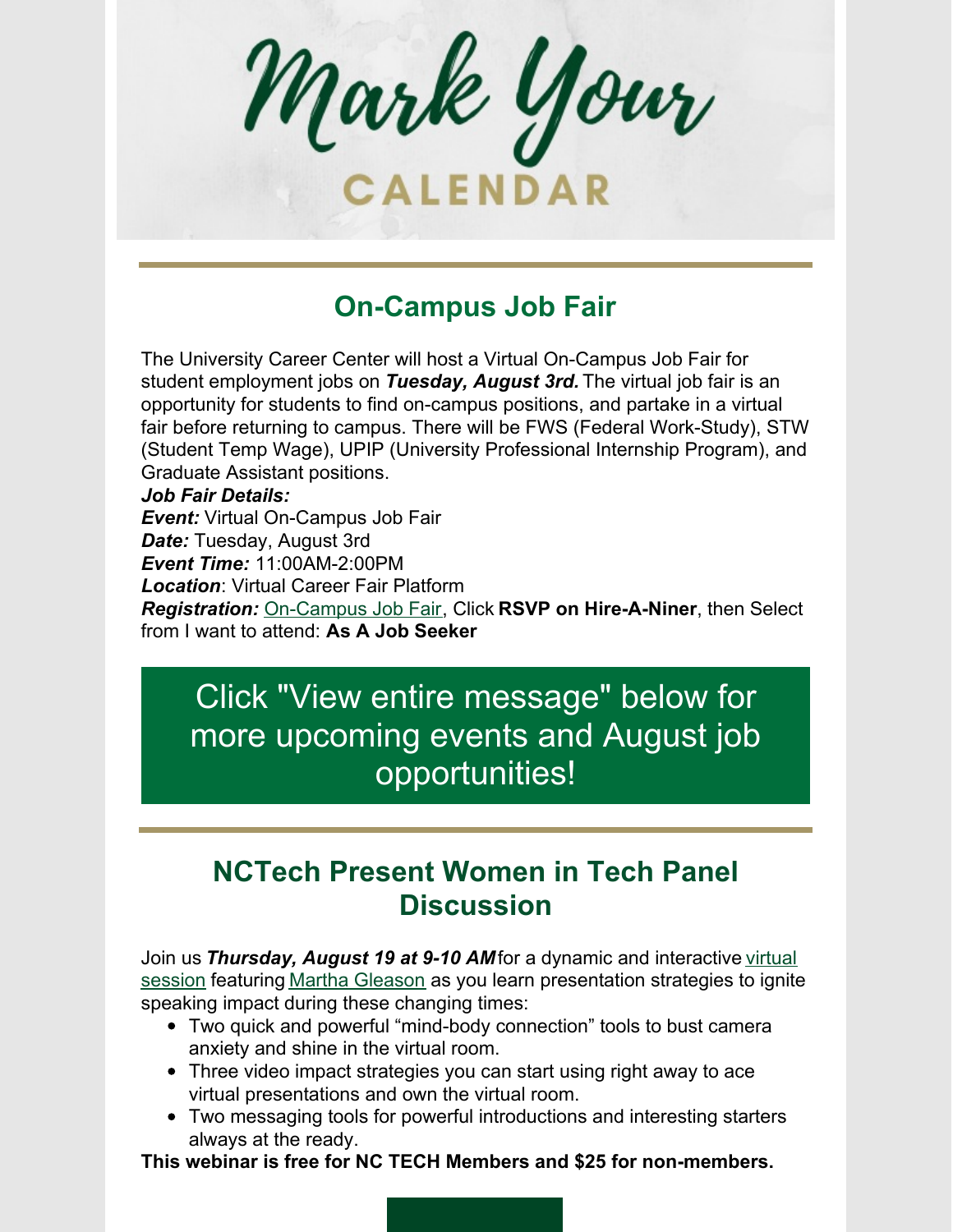## **Internship Panel Discussion: Preparing for the Internship: DSBA and HIA Students**

### **Wednesday, September 8, 2021 | 4:00pm - 5:00 pm**

This panel discussion will include students and faculty. The focus will be on identifying and securing a spring 2022 internship placement. Dr. Hague and Dr. Odum will present on do's and don't of the internship proposal process.



# **Hire-A-Niner: Job and Internship Resources**

# HIRE-A-NINER

The Career Center has developed a special aggregating tool for Data Science students looking for internships or full-time placements. All postings in Hire-a-Niner that mention analytics or data science can be found with one click. There are a few odd postings, but in the main, there is a rich stream of HIA, DSBA, and DS postings to be found.

**[Bookmark](https://hireaniner.uncc.edu/jobs/type:SoDS) the Site Today!**

# **Volunteer Opportunity - Center for Graduate Life: Apply to Become a Graduate Life Ambassador**

Graduate Life Ambassadors (GLA) are volunteers who help plan Center for Graduate Life (CGL) events, promote events/programs to fellow students, and suggest new initiatives for the CGL.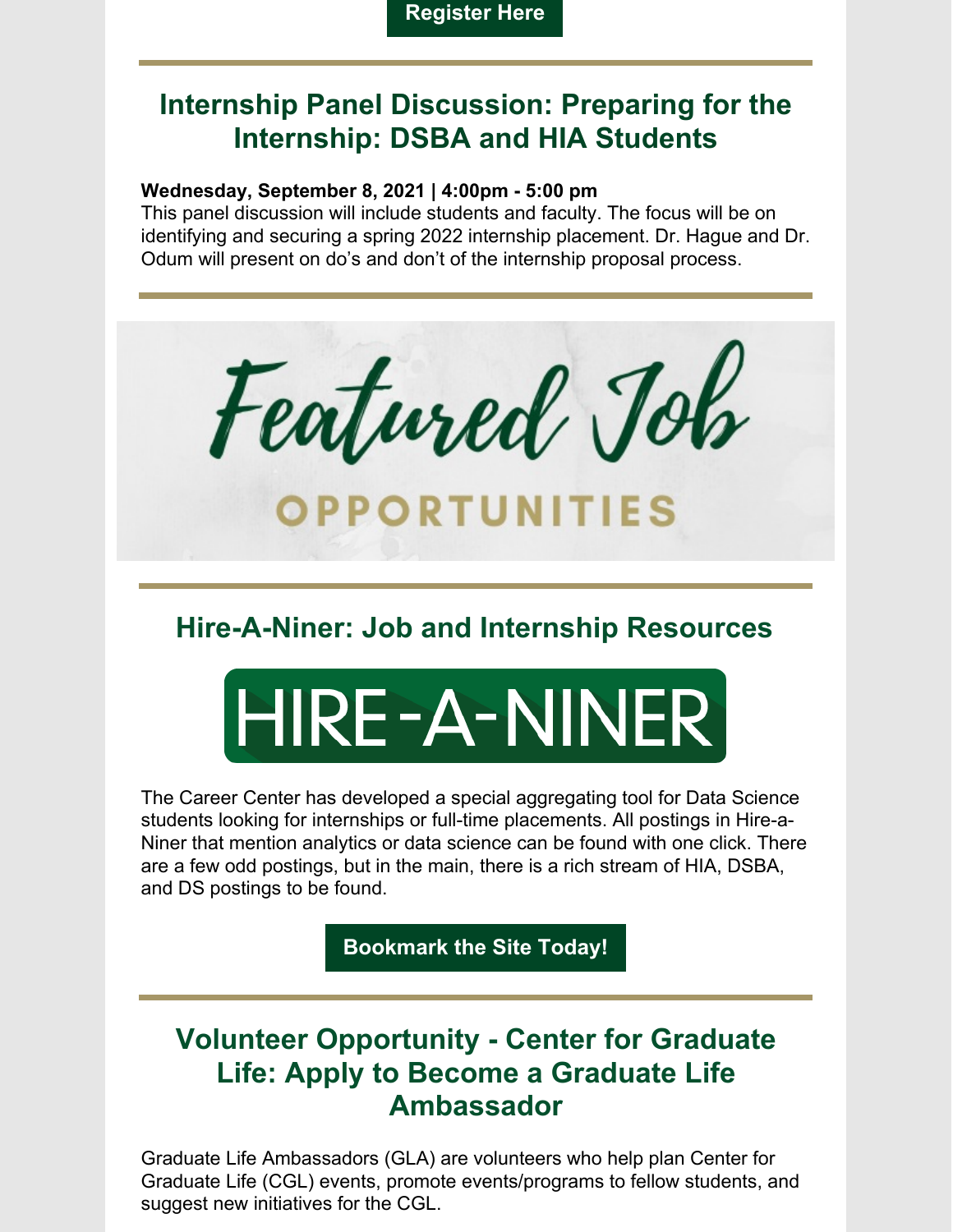As a GLA you will:

- Have the chance to impact the graduate student experience at UNC **Charlotte**
- Have service opportunities to include on your resume/cv and stories to talk about in your interviews
- Get free food and swag
- Be a part of a positive, supportive, and driven community

**[Interest](https://r20.rs6.net/tn.jsp?f=001AmqCZQO3eoJ8FvZz_hMpM_QOj1L9Uu3T9_ENm_L_FHI59w3sWJuLt7wo65yJT8BSjWm4Xzz1-1aYy5zyZfqsXC7NLks4ZVryLII2tawNJe9JvYr0quopSqyIQsSJ-9H1QA38QFE9LYgqaiUqTdRr1AGjHBCZXqQyheJZkMO1Ig72v4oupKDofEoJAsXf2If1M4p4FCS_OeQsc_f1JpfKozX-2gm3FoBuyWnMQq6e9bQLFoJ4cXc7CHSJV_uzCEOmZcQmPCn6DfU80OnAX5ldpQ==&c=vG8I_EMd-rqXBbysfbErFKVTH7iUlvaL17WZGXmQ2loCzz6M4knYXQ==&ch=tZA2nxXWGvR4N2gxN-v1Z1_xDrrV5FapLjCi1yrcSb7UkarDb_bzvA==) Form**

# **Research Scientist - Health Informatics Research**

NORC at the [University](https://www.norc.org/Pages/default.aspx) of Chicagois seeking a talented Research Scientist to support a growing portfolio of high-profile health informatics projects within its Health Sciences Department.

Successful candidates may come from a wide range of professional backgrounds including research, policy analysis, consulting, health care administration, health informatics, academia or health care delivery. Successful candidates will have familiarity with health systems such as electronic health records, health information exchange, consumer health informatics, and clinical decision support, and/or significant experience in social research on health IT adoption and policy.

This position is responsible for providing direction and task leadership in all aspects of project work which could include the development of analytic approaches, questionnaire design, data collection strategy, acquisition of existing data, data analysis, and/or preparing study conclusions and developing high-quality reports.

### **[Apply](https://secure.dc4.pageuppeople.com/apply/863/gateway/default.aspx?c=apply&lJobID=497264&lJobSourceTypeID=796&sLanguage=en-us) Here**

# **Presidential Management Fellows (PMF) Class of 2022 Application Cycle**

The Presidential Management Fellows (PMF) Program is administered by the U.S. Office of Personnel Management (OPM). The PMF Program is a leadership development program at the entry-level for advanced degree candidates in STEM fields. As such, students in the DSBA and HIA PSM programs are well-positioned to apply for this program. The Program attracts and selects the best candidates possible, but is really designed with a more narrow focus - developing a cadre of potential government leaders. It provides some sustenance during the first years of employment and encourages the development of leadership capabilities. The PMF Program inculcates a lasting bond as well as a spirit of public service, ultimately encouraging and leading to a career in the government.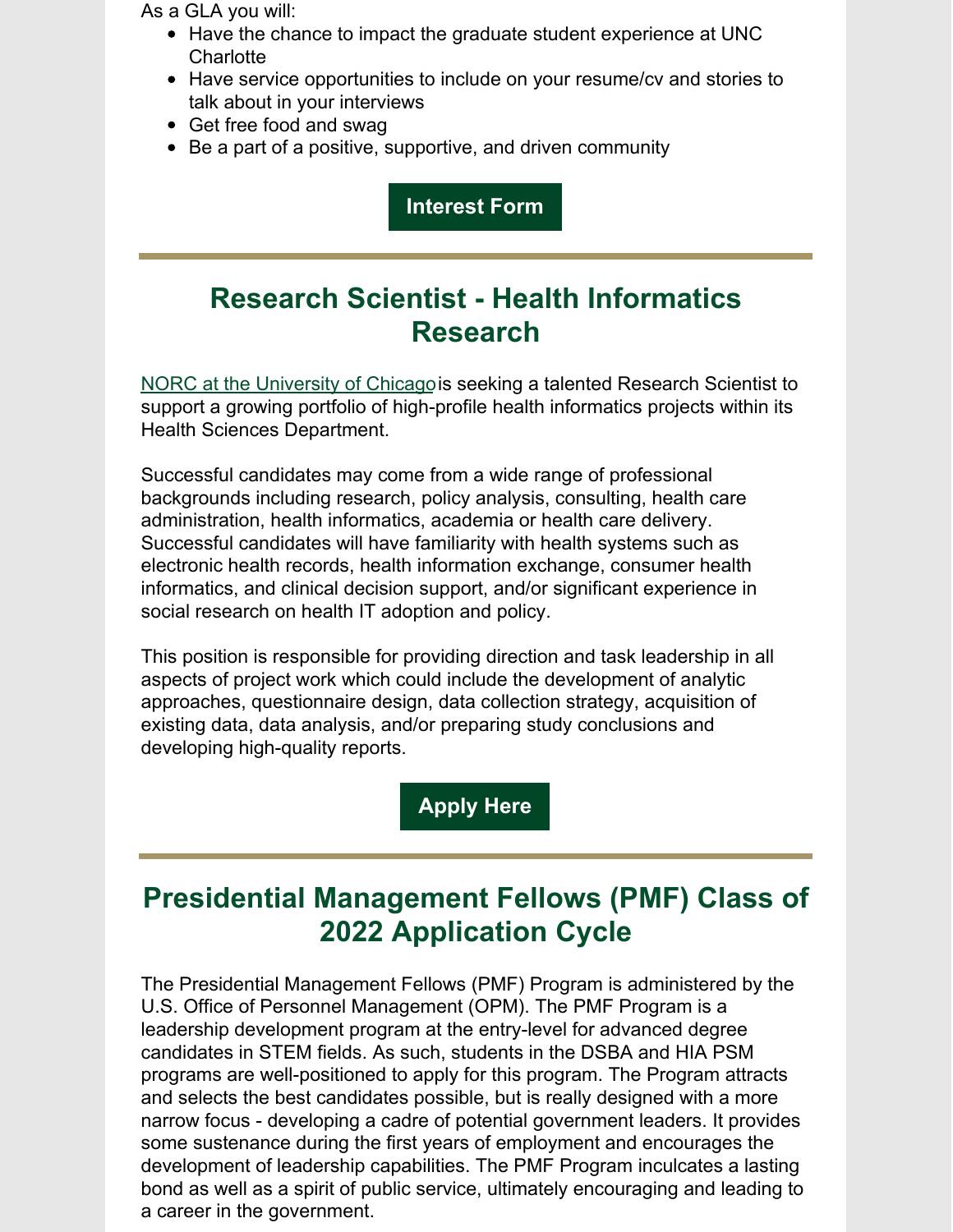The PMF Program Office has announced the dates for the upcoming PMF Class of 2022 Application:

- **OPENS-** Tuesday, September 28, 12:00 pm (EST)
- **CLOSES-** Tuesday, October 12, 2021, 12:00 pm (EST).

These dates have been posted here: https://www.pmf.gov/become-apmf/2022-application/. PMF Class of 2022 Finalists will be announced approximately six weeks after the application closes. Please monitor the webpage for updates.

For the 2022 PMF application cycle, a revised assessment has been introduced to improve the process in a variety of areas including addressing concerns around equity. PMF is also enhancing recruiting efforts with greater outreach to diverse communities, including expansion of their engagement with Minority Serving Institutions, enhanced recruitment through the alumni network, and use of strategic recruitment platforms.

The updated "PMF Applicant [Handbook"](https://www.pmf.gov/become-a-pmf/resources/) is posted on the PMF website. The Handbook details the annual application process, explains eligibility requirements, required documentation, and provides an overview of the online assessment process, all with the goal of preparing prospective applicants to submit successful applications.

# **Sia Partners - Hiring for Full-Time Positions**

# **siapartners**

SIA [Partners](http://www.sia-partners.com/), a global consulting firm, has been tasked to develop a new AI/ML and NLP tool(s) to support regulatory reporting and automate their regulatory testing which is very manual today. In addition, they are looking to support their

Structured Credit Products team as well as their IA/ML and Analytics team. **Apply by no later than Friday, August 6th.**

Senior Data Scientist/ Key responsibilities:

- Leverage AIML techniques particularly in the field of Natural Language Processing to build models that extract relevant information from unstructured data sources
- Leverage distributed computing to build performant models on the cloud.
- Build AIML pipelines with model validation, model monitoring, model scoring, model decay, and retraining. Experience with operationalizing AIML models is highly valued.

### Key Requirements:

- A Ph.D., or Master's Degree with equivalent work experience, with a solid background in machine learning, statistical analytical techniques, quantitative or evidence-based research.
- Advanced Knowledge of Python, Scala or Java
- 3+ years of professional experience and discipline in building Machine Learning models
- 3+ years of experience in Statistics and Data Science techniques like exploratory analysis, feature engineering, and ML techniques like clustering, regressions, classifications, etc.
- Experience with machine learning packages such as NLTK, Spacy, genism, fasttext, TensorFlow, PyTorch, Keras, Scikit-Learn, NumPy, SciPy, Pandas, StatsModels, Spark ML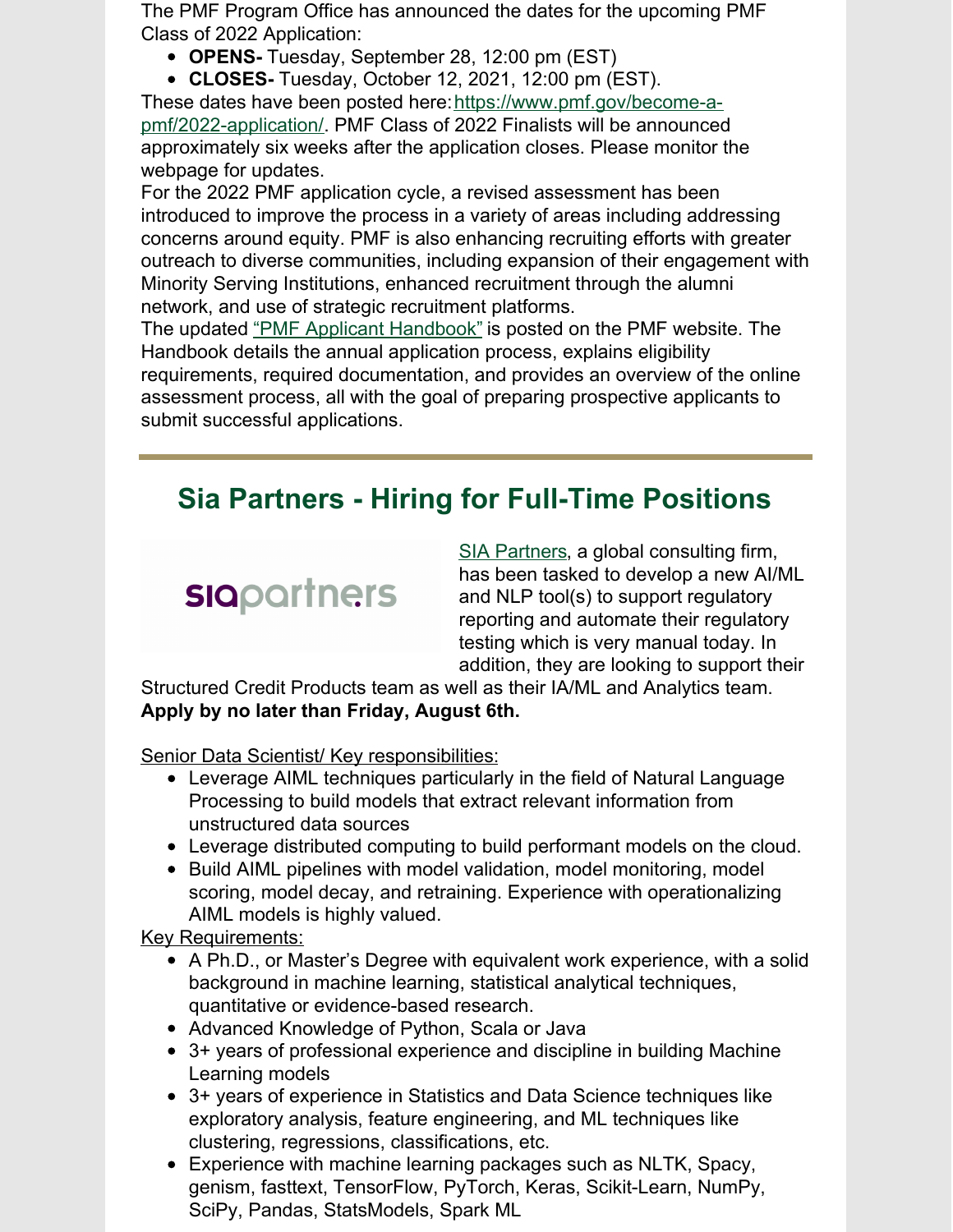- Exposure to Machine Learning techniques like hyper parameter tuning, model validation, model serving, model monitoring, retraining, etc. (Machine Learning pipeline)
- Experience with machine learning lifecycle tools (i.e. mlflow, kubeflow)

Preferred Skills/Experience:

- Relevant hands-on work with raw, semi-structured or unstructured data sets
- Experience working in teams of analysts, data engineers, statisticians, and data scientists
- Knowledge of BERT, AllenNLP, Spark, Hadoop, H20, and/or cloud computing

**[Apply](https://docs.google.com/forms/d/e/1FAIpQLSe1fsW6M2SGeH25Lbxiym71VMi94NxhSq87EmUhYX9fre9ALg/viewform?usp=sf_link) Here**

# **DegreeWorks Audit: On Track To Graduate?**

[DegreeWorks](https://www.youtube.com/watch?v=thiIHu-pdHM) is a web-based planning tool that provides an accurate display of required coursework and helps students monitor their progress towards graduation. Students can access their real-time audit in DegreeWorks via [my.uncc.edu](http://my.uncc.edu/) and should routinely check their progress towards degree completion.

For any required courses that are in the Fall Through or Not Counted sections of DegreeWorks, submit an Academic Petition that requests the courses be counted towards your program requirements. If you believe your audit contains errors or the requirements do not match the catalog, students should contact: Josh Hertel: [jhertel@uncc.edu](mailto:jhertel@uncc.edu)

Brenda Bradrick: [bbradric@uncc.edu](mailto:bbradric@uncc.edu)

**If you began in the Certificate program and transferred to the Master's program,** please review your DegreeWorks for both your certificate and master's program and complete an application to graduate from both programs.

### *Who to Contact for Academic Advising and Questions*

All new students please set up an advising appointment before registering. *Carly Mahedy, Director of Student Services, is on leave for the Summer and will return in the Fall.*

Health Informatics and Analytics (HIA) Program (Including Distance Education)

- Email: [bbradric@uncc.edu](mailto:bbradric@uncc.edu)
- Catalog/Curriculum: <https://hia.uncc.edu/curriculum/course-catalog>
- Data Science and Business Analytics (DSBA) Program
- Catalog/Curriculum: <https://dsba.uncc.edu/curriculum/course-catalog>
- Early Entry (DSBA or HIA)
	- Email: [jhertel@uncc.edu](mailto:jhertel@uncc.edu)
- Catalog/Curriculum:
	- HIA [Early](https://hia.uncc.edu/admissions/early-entry) Entry
	- **[DSBA](https://dsba.uncc.edu/admissions/early-entry) Early Entry**

Advising on Internships for DSBA or HIA